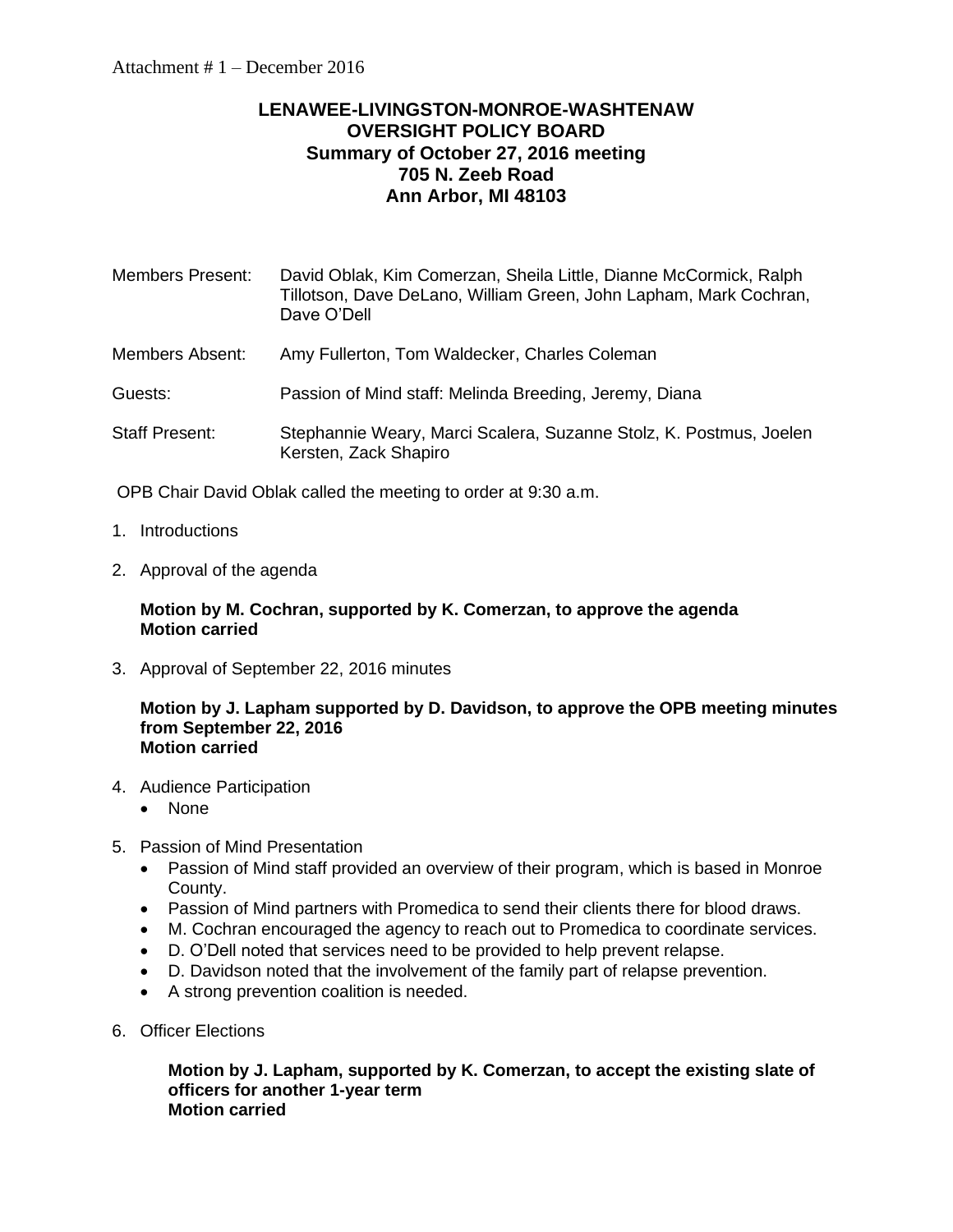| Chair:      | David Oblak   |
|-------------|---------------|
| Vice-Chair: | Amy Fullerton |
| Secretary:  | Mark Cochran  |

- 7. Old Business
	- a. CMHPSM Regional SUD Financial Report
		- S. Stolz reported the Regional SUD financial report.
		- Finance staff is currently in the process of closing FY 16. Final numbers for FY 16 will be available in December.
	- b. DYTUR Update
		- K. Postmus provided a DYTUR update.
		- The state will probably incorporate electronic cigarettes, which may initially cause confusion because until now any age has been able to purchase electronic cigarettes.
		- D. Oblak shared info about kratom, a new "drug" being used by kids. It's legal at this point.
- 8. New Business
	- a. Livingston PA2 Website Fund Request

**Motion by R. Tillotson, supported by W. Green, to funding request for \$2,400 PA2 Livingston County CMH to develop and maintain a website for the WAKE UP LIVINGSTON! This initiative is the result of implementing Project Lazarus for impacting the Opiate Epidemic in the county Motion carried**

| <b>Board Member</b> | Vote   | <b>Board Member</b> | Vote   |
|---------------------|--------|---------------------|--------|
| Cochran             |        | Little              |        |
| Coleman             | Absent | <b>McCormick</b>    |        |
| Comerzan            |        | Oblak               |        |
| Fullerton           | Absent | O'Dell              |        |
| DeLano              |        | Tillotson           |        |
| Green               |        | Waldecker           | Absent |
| Lapham              |        |                     |        |

- b. Media Campaign Policy
	- M. Scalera and K. Postmus presented the policy.
	- Providers have been consulted regarding the policy. Some provider concerns have involved the lack of definition of what "media campaign" means.
	- K. Comerzan suggested holding off on implementing a policy until the state has clear guidelines that should inform the policy. Also needed: a timeline from the state for when approval can be expected from the state.
	- D. McCormick recommended asking for approval parameters that indicate expectations for how long it will take for state approval, with the understanding that after the stated wait time has wait time has passed approval will be assumed if no response has been received.
	- K. Comerzan requested that M. Scalera ask the state to share any media releases with entities that will be impacted by it before the actual release.

#### **Motion by D. McCormick, supported by M. Cochran, to table the policy until clarification is received from the state**